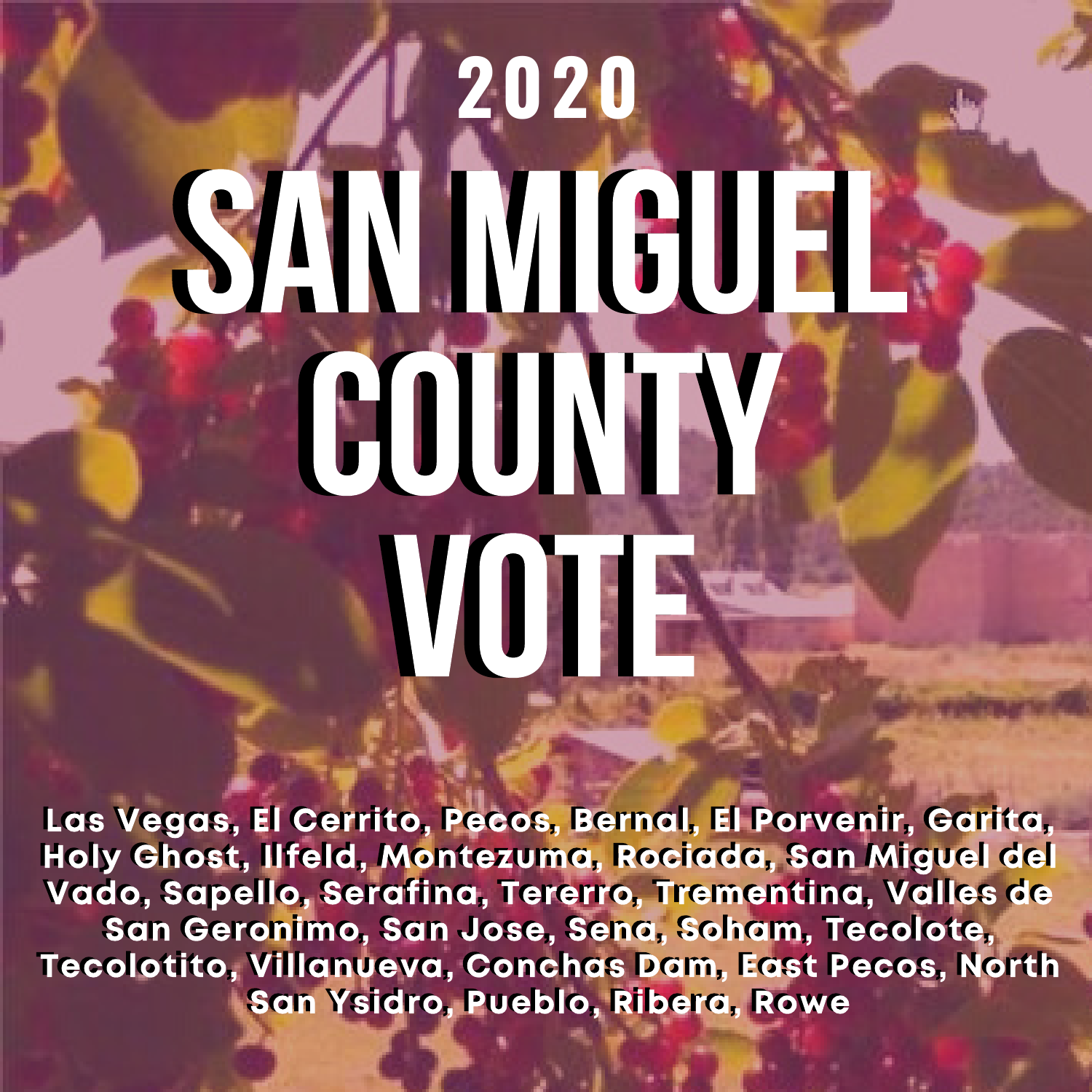# VOTERREGISTRATION

- Online & mail voter registration closes on NMVote.org. October 6
- October 7 31 You can also register in person at the County Clerk's Office Monday - Friday 8am - 5pm Saturday, Oct 31 only 10 am - 6 pm

If you are not registered yet & are living out of town/cannot go in person you will need to register by OCTOBER 6!

### SanMiguelOffice

San Miguel County Clerk's Office 500 West National Ave. Suite 113 Las Vegas, NM 87701

Call the San Miguel County Clerk's Office for anyquestions 505-425-9331

San Miguel County Voting Information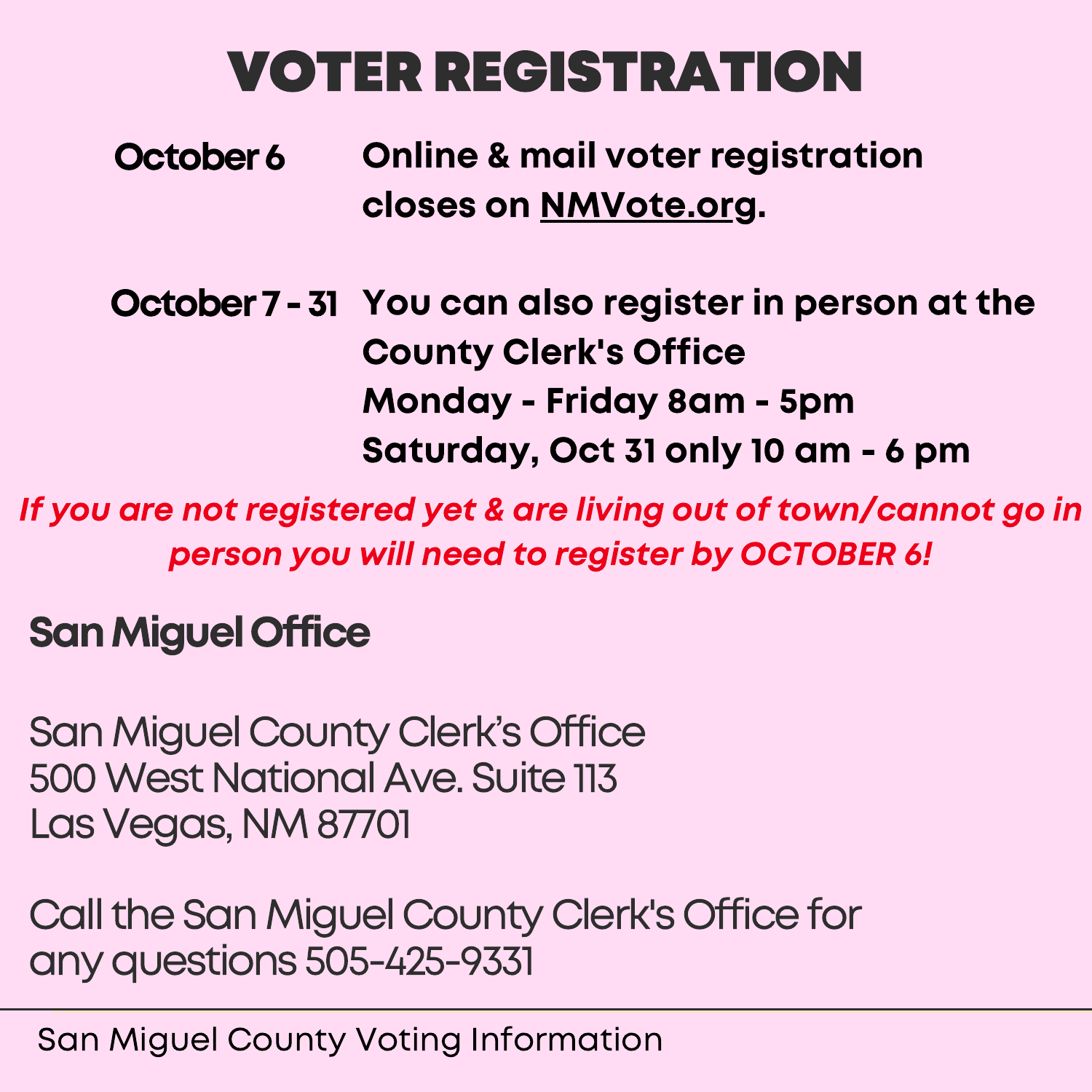## ABSENTEE BALLOTS

If you want to avoid crowds at the polls, are living out of state, in college away from home, but still want to vote in your hometown, an absentee ballot is for you! BUT to get an absentee ballot, you need to "apply" for one before Oct 20.

- 1. Print & fill out paper application & drop off at County Clerk's office or mail to their PO Box.
- 2. Request an application by calling the Clerk's office.

Important tomailASAP.

3. Online application request at <u>nmvote.org</u> \*\*Online application is fastest way to apply.\*\*

It is recommended to drop off your absentee ballot @ voting locations or the county clerk's office (where you are registered) due to political interference with the USPS.

Make sure your ballot matches your voter registration info exactly, or it will NOT be counted!

#### San Miguel County Voting Information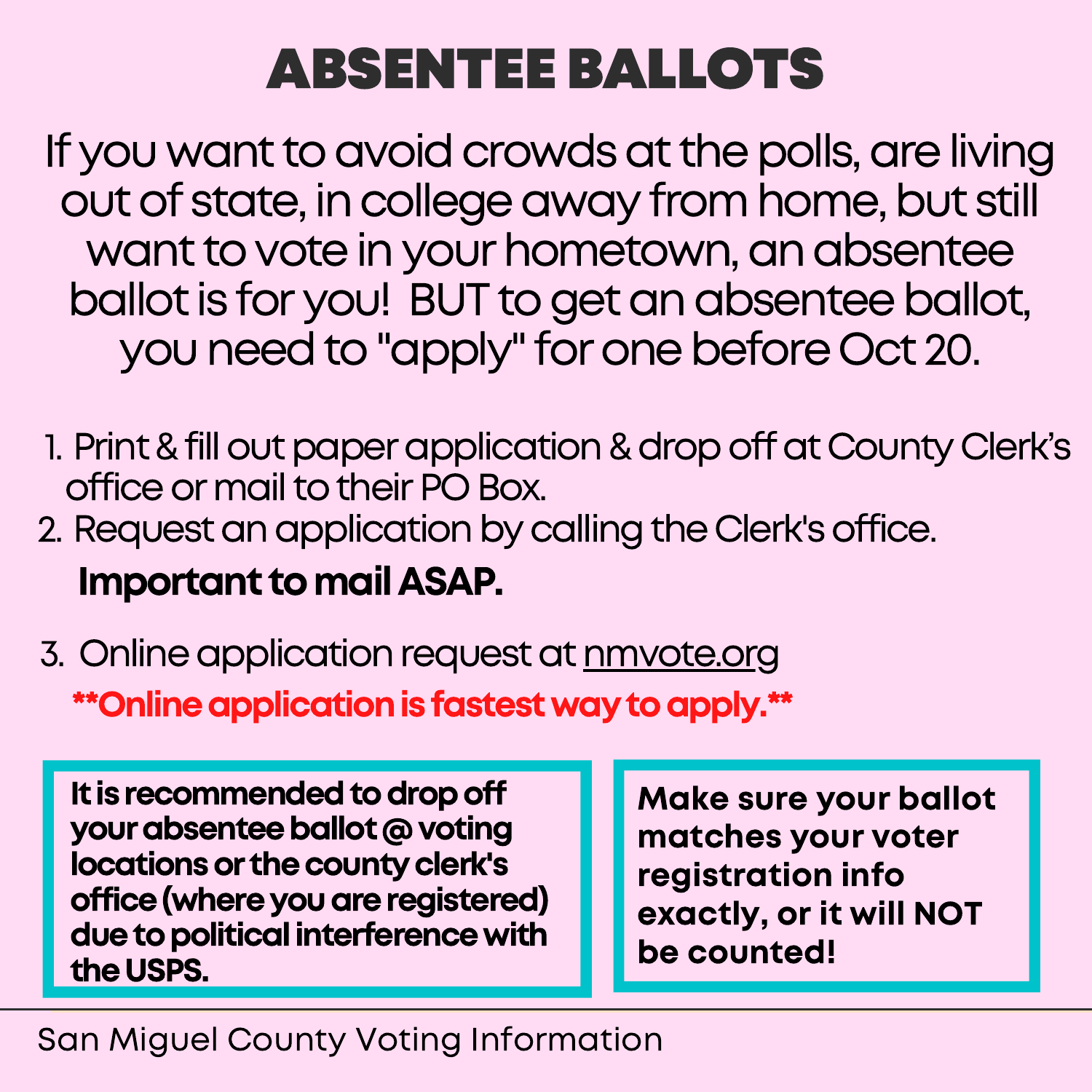# EARLY VOTING LOCATIONS&TIMES

## LasVegas

San Miguel County Clerk's Office 500 West National Ave. Suite 113 Las Vegas, NM 87701

- Tuesday Oct 6 thru Saturday October 31. Only Monday-Friday except Saturday October 31.
- $\bullet$  10 AM 6 PM

## Ribera

Ribera Community Cultural Center (Alternate Site) 4 County Road B40, Ribera, NM 87560

## • Saturday, Oct 17 through Saturday Oct 31

- 10:00 a.m. to 6:00 p.m.
- (Closed Sundays & Mondays)

San Miguel County Voting Information